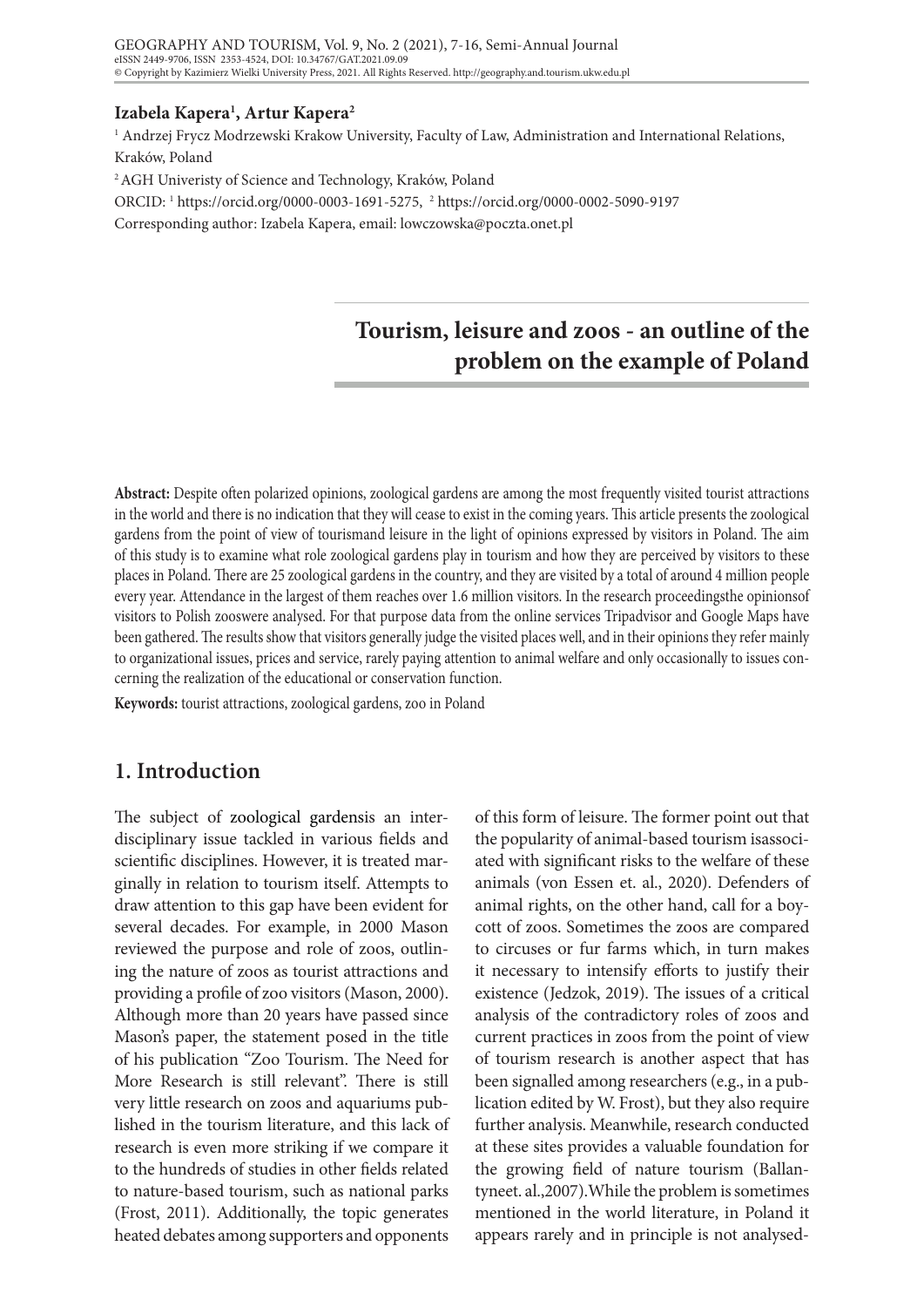from the point of view of tourism. Therefore, the aim of this paper is to examine what role zoos

## **2. The development and role of zoos**

Humans have long sought to keep animals around, and zoos themselves have been known since ancient times. As early as 2000 years before our era they were known in China, Egypt and Assyria (Symonides, 2014). Over the years they have changed the nature of their activities. In the past, they were inaccessible to the public because they were pets and menageries belonging to people of high social status.On the one hand, wild animalsheld in captivity satisfied the caprices of the nobles, and on the other hand sometimes served the entertainment of the general public by performing in the Roman arenas. Over time, menageries were opened to the general public for other purposes. The first garden made accessible to the common people was opened by Empress Maria Theresa in Vienna (Symonides, 2014). It was not until the 18th century that they began to serve an educational function, and the first garden with such ambitions was the zoo opened in 1726 in Paris (Symonides, 2014). A hundred years later similar institutions were established in London (1828), Amsterdam (1838), Berlin (1843), Melbourne (1857), Moscow (1864), Philadelphia (1974), Buenos Aires (1888), Cairo (1890) (Symonides, 2014). The second half of the 20th century was a time of intensive development and it was then that most Polish zoological gardens came into being. Towards the end of the last century, zoos began to come together and develop operational standards, and by the turn of the century, more and more attention was being paid to education and didactics.

The current rationale for zoos is based on their capacity to act as places of nature conservation (Carr and Cohen, 2011). Every self-respecting modern zoo, if it wants to be relevant on the European or world stage, must fulfil a number of conditions – protect rare, endangered species, carry out educational activities, engage in scientific research using its own resources and, at the same time,offer a promiseof time well spent, i.e. fulfil a recreational function. The task of a contemporary zoo is therefore to educate the public in a pro-ecolog-

play in tourism and how they are perceived by people visiting these places in Poland.

ical way, disseminate knowledge about nature, conduct scientific research and support activities for the preservation of endangered animal species, natural habitats and ecosystems. However, not everyone agrees with such a vision of zoos. The article by Jedzok (2019),states that between 3.000 and 5.000 healthy animals are still killed in European zoos each year. On the other hand, zoos have for some time been developing gene banks, frozen tissue stocks, are known to pursue breeding of endangered species on an international or global scale, and are becoming better coordinated. There is still a gap between the rhetoric and the reality of modern zoos, which must carefully balance the demands of the paying visitor with the necessity to maintain credibility as conservation- and education-oriented organisations (Turley, 1999). Zoos are often portrayed as places of last refuge for animals at risk of extinction, but this is a view that is sometimes challenged especially since, historically, zoos have performed relatively poorly in species conservation. Nevertheless, there are examples that show success in these endeavours (Frost, 2011). In recent years, many zoos have demonstrated a much greater commitment to conservation through a wide range of programmes. Zoos contribute to the conservation of several endangered species, both in their natural habitat state (in situ conservation) and in captivity (ex situ conservation) (Catibog-Sinha, 2011). The reintroduction of captive animals has also been criticised in the literature due to the alterations in the behaviour of captives, and due to attempts at reintroduction ending in failure. The practice of exhibiting animals in captivity is often defended as a necessary form of education for the general public and a way to increase public awareness of conservation (Shani and Pizam, 2011). Zoos can take direct action to conserve species through education and conservation programmes, and these programmes can be integrated into zoo tourism (Catibog-Sinha, 2011). However, this role is also subject to much debate. There is no doubt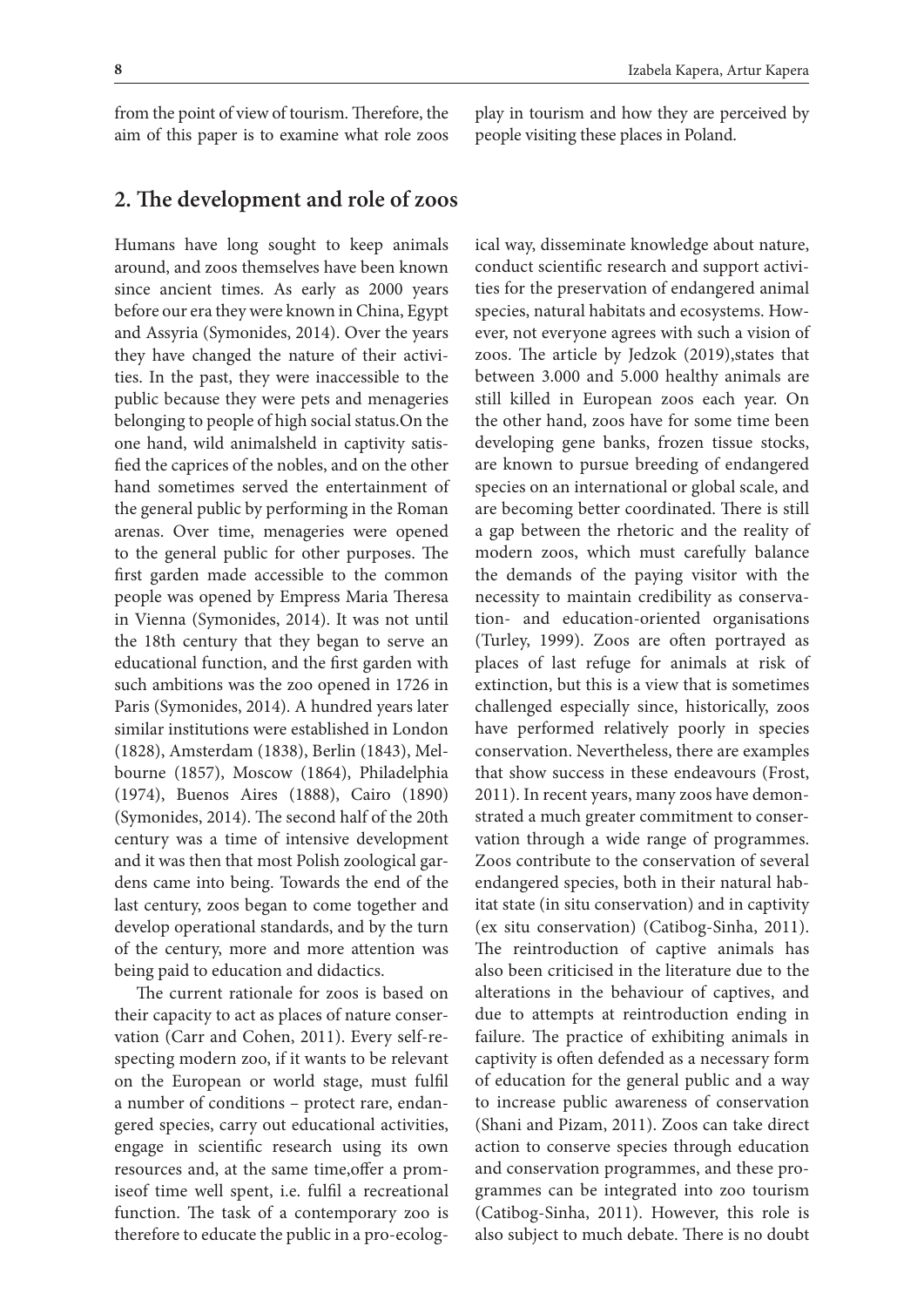that zoos are important places for tourism and recreation.

Today, zoos open to the public can be found in virtually every country in the world. They are the most frequently visited tourist attractions, both by the inhabitants of the places where they are located and by domestic and foreign tourists. The visitors of the London Zoo, for example, are 87% British, with the remaining 13% being foreign visitors (Frost, 2011). Every year 750 million people visit zoos worldwide, with

## **3. Zoos in Poland**

In the case of Polish legislation, "A zoo is an area arranged and managed together with technical infrastructure and buildings functionally connected with it, where live animals of wild species are kept and exhibited for at least seven days a year" (The Act of 16 April 2004 on the Nature Conservation, 2004). Exceptions are circuses, animal shops and places where no more than 15 species of such animals and no more than 50 reptile, bird and mammal specimens in total are on public display. The establishment and operation of a zoo requires a permit from the General Director for Environmental Protection (The Act of 16 April 2004 on the Nature Conservation, 2004).

Animals kept in zoos must be provided with conditions appropriate to their biological needs, in accordance with the Regulation of the Minister of the Environment of 20 December 2004 on the conditions for breeding and keeping particular groups of animal species in zoos. The regulation defines the conditions, necessary premises and technical equipment for animal enclosures, minimum space for breeding and keeping animals of individual species or groups of species, as well as necessary conditions for reproducing animals. In addition, zoos are obliged to meet the health and safety requirements related to the breeding of animals, in accordance with the Regulation of the Minister for the Environment of 10 December 2003 on health and safety at work in zoos. The facilities in question may keep and breed only animals born and raised outside the natural environment that have no chance of survival or if it is required for the protection of the population or the species, or for scientific purposes. The Law on Nature Conservation also

300 million visitors to Europe alone (Warsaw Zoological Garden, n.d.). The largest zoos, such as the San Diego Zoo in California, host over 4 million visitors. Zoos also have an impact on the economyas they create jobs, providegoods and services, andstimulate tourism, which in turn influences the development of regional accommodation, catering, retail and tourism businesses and can stimulate employment in other sectors of the economy.

contains penal provisions relating to zoos (The Act of 16 April 2004 on the Nature Conservation, 2004). Undoubtedly, one of the main elements that affect the maintenance of a high level of welfare is the conditions in which animals are kept (Habel and Mroczkowski, 2015). The audit carried out by the Supreme Audit Office in 2011, investigatingthe ten largest zoological gardens in Poland in terms of both numbers of animals and surface area (in Chorzów, Gdańsk, Kraków, Łódź, Opole, Płock, Poznań, Warsaw, Wrocław, and Zamość), found that none of the zoological gardens provided the minimum space conditions for breeding and keeping of certain animal species, as required by the regulation of the Minister of the Environment. Irregularities in this regard involvedthe lack of outdoor or indoor enclosures, and the failure of the existing enclosures to meet the minimum space standards (Supreme Audit Office, 2012). Five of the inspected zoological gardens showed deficiencies in the provision of facilities required by law, mainly in terms of mandatoryequipment enabling the fulfilment of natural animal behaviour (Supreme Audit Office, 2012). In addition, a shortage of funds hindered the development of zoos with regard to their participation in scientific research and programmes for the conservation of species in the wild. However, despite the indicated limitations, the zoos carried out tasks for the conservation of endangered species, promoted the idea of nature conservation and educated the public on animal biodiversity (Supreme Audit Office, 2012).

It is worth emphasising thatthe tasks set for zoosnecessitatecooperation and exchange of experience across organisations,as well as participation in programmes relating to the res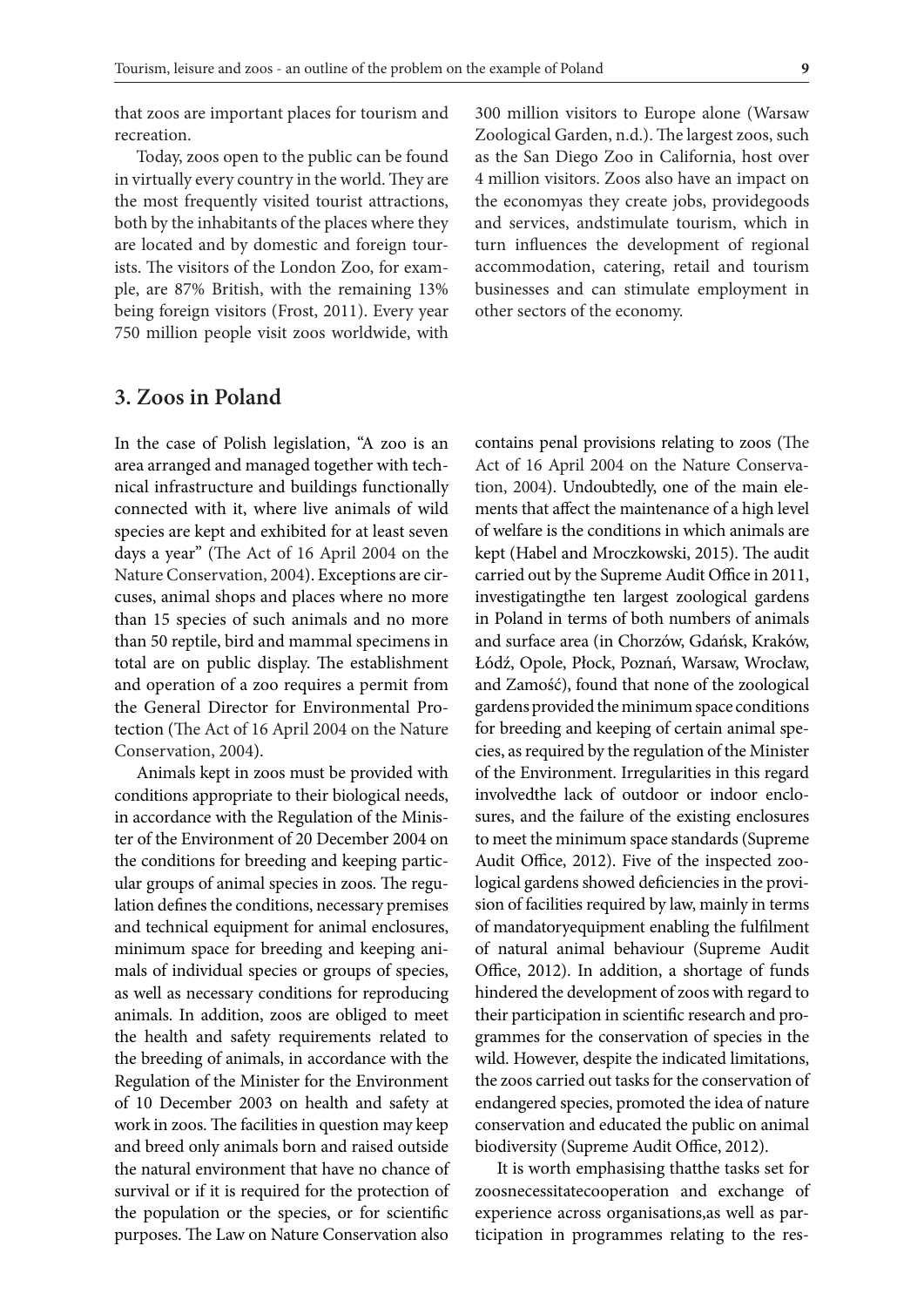toration of populations of endangered animal species for the purposes of species conservation. The organisation bringing together representatives of zoological gardens in Poland is the Association of Polish Zoological Gardens and Aquaria Directors, which was established in 2000, and which is a continuation of the informal Board of Zoological Gardens funded in 1981 (The Association of Directors of Polish Zoological Gardens and Aquariums, n.d.). Some of the Polish zoological gardens belong to

## **4. Materials and Methods**

The research procedure employed a multilateral approach. In addition to the analysis of scientific publications, data obtained from the General Directorate for Environmental Protection were helpful at the stage of information gathering. In the study of reviews of zoos, the Tripadvisor portal was used, on which Internet users willingly share their opinions about visited places. The entries generated by Internet users form a dataset that, once organized, can be a valuable source of information on consumer preferences in the tourism sector (Minkwitz, 2018). Google Maps reviews were also used for comparison. Although both portals have slightly different functionality, in both cases users are eager to share their opinions about the places they visit. On Tripadvisor, users' opinions are collected in the form of ratings on a five-point scale, where 5 means "excellent" and 1 means "terrible". At the same time, each user has the opportunity to add a broader description of their impressions of the facility. As Minkwitz writes, the service allows one to obtain information about a specific area and tourist attractions, and thus it is possible to fill the gaps at the stage of primary data acquisition (Minkwitz, 2018). In addition, the specificity of data derived from social netthe European Association of Zoos and Aquaria (EAZA, n.d.). Theseare the gardens in: Gdańsk, Toruń, Poznań, Płock, Łódź, Warsaw, Wrocław, Opole, Zamość, Kraków, Chorzów. Some Polish zoos are also members of the World Association of Zoos and Aquariums. Since 1935, the aim has been to guide, encourage and support zoos, aquariums and like-minded organisations worldwide in the care and welfare of animals, environmental education and global conservation (WAZA, n.d.).

works makes them more extensive than data collected by other methods considering databases of this type, and with recurrent updates they enable quick identification of emerging trends (Minkwitz, 2018). The research sample was primarily based on information obtained from Tripadvisor on all zoos in Poland listed by the General Directorate for Environmental Protection, but the number of reviews, which reflects the popularity of the studied facilities and the number of ratings it obtained, was also taken into account.

The time scope of the study includes all reviews posted by portal users until 11 December 2021. Based on the collected information, a table was constructed showing the interest in and rating of the zoo facilities by the users of the website. The sites that were identified in this way, along with the corresponding number of reviews and ratings, are presented in Table 2. Table 3, on the other hand, demonstrates the sites identified as the most popular and their ratings from Google Maps, retrieved on the same date as the Tripadvisor ratings pertaining to the same zoos. The analysis provided information on the most popular venues and how they are rated by visitors.

## **5. Results**

#### **5.1. Zoological gardens in Poland as tourist attractions**

In 2021, according to the General Directorate for Environmental Protection, there were 25 zoos in Poland (Table 1). Polish zoological gardens are visited by a total of around 4 million

people every year (Warsaw Zoological Garden, n.d.). Some of the visitors are tourists and the rest are locals. Attendance in the largest of them reaches over 1.6 million visitors (the zoo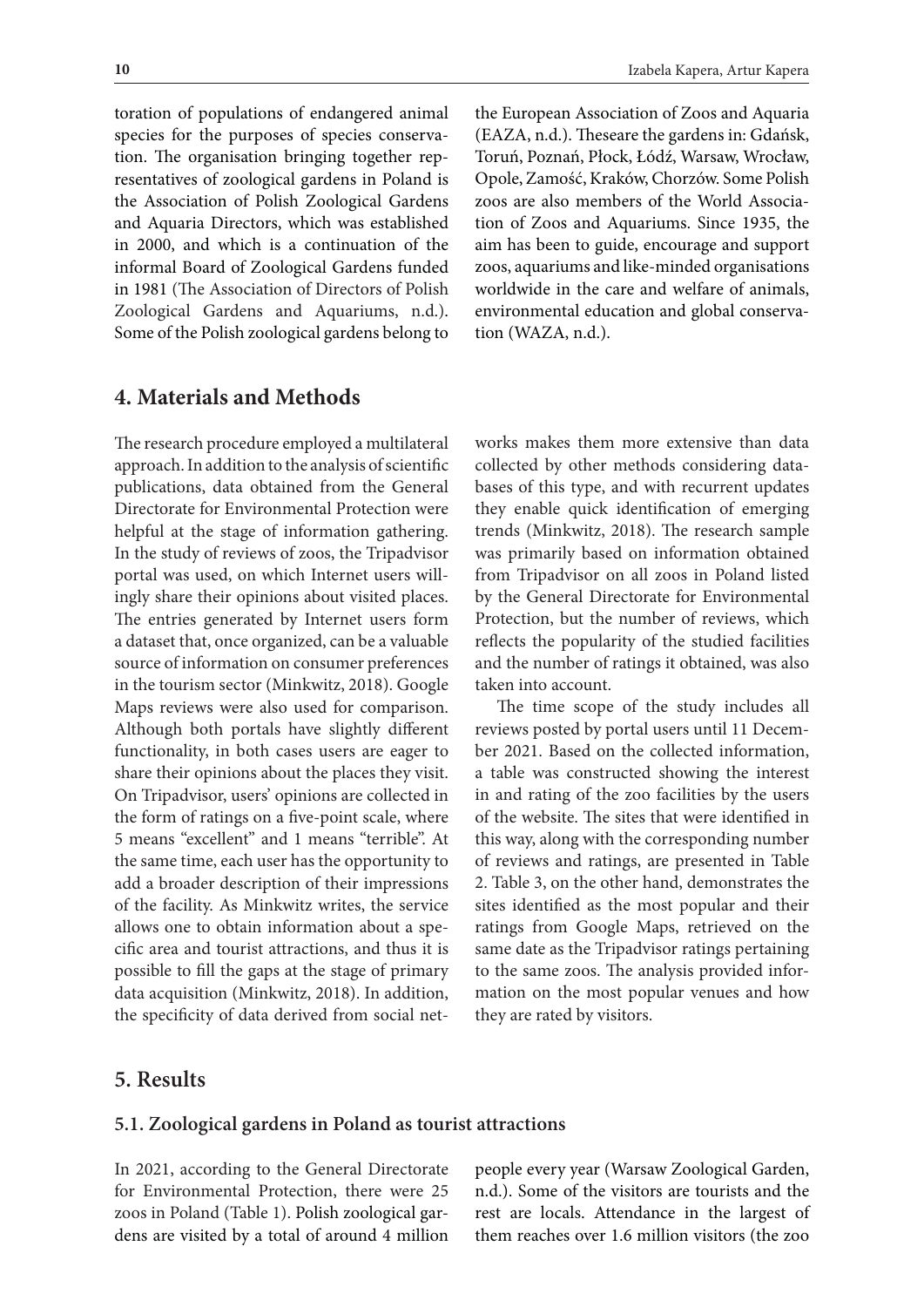in Wrocław), which ranks it among the most visited tourist attractions in the country. The size of the animal population in this zoo has not changed since 2014 and numbers around 10.000 specimens, representing over 1.100 species (Braszka, 2019). The opening of the Afrykarium, has contributed to the increase in

attendance. In 2018, 1.632.374 people visited the Wrocław zoo, up from 1.685.926 the year before and in 2016, 1.609.554 visits (Braszka, 2019). According to the zoo's data, as many as 70% of visitors are from outside Wrocław, and almost 11% of them are foreign visitors (Braszka, 2019).

**Table 1**. Number and area of zoological gardens in Poland by voivodeship (Source: General Directorate for Environmental Protection, n.d. Wykaz ogrodów zoologicznych w Polsce; https://www.gdos.gov.pl/wykaz-ogrodow-zoologicznych-w-polsce)

| Voivodeship         | Number of zoological<br>gardens | Name of the zoological garden <sup>1</sup>                                                                       |  |  |
|---------------------|---------------------------------|------------------------------------------------------------------------------------------------------------------|--|--|
| Dolnośląskie        | 3                               | ZOO Wrocław Sp. z o.o.<br><b>ZOO FARMA</b><br>Ogród Zoologiczny w Lubinie                                        |  |  |
| Kujawsko-pomorskie  | $\overline{2}$                  | Ogród Zoologiczny w Bydgoszczy<br>Ogród Zoobotaniczny w Toruniu                                                  |  |  |
| Lubelskie           | $\overline{2}$                  | Ogród Zoologiczny im. Stefana Milera w Zamościu<br>Ogród Zoologiczny w Romanówce                                 |  |  |
| Łódzkie             | 2                               | Miejski Ogród Zoologiczny w Łodzi Sp. z o.o.<br>ZOO Safari Borysew                                               |  |  |
| Małopolskie         | 1                               | Miejski Park i Ogród Zoologiczny w Krakowie                                                                      |  |  |
| Mazowieckie         | $\overline{2}$                  | Miejski Ogród Zoologiczny w Płocku<br>Miejski Ogród Zoologiczny w Warszawie                                      |  |  |
| Opolskie            | 1                               | Ogród Zoologiczny Opole                                                                                          |  |  |
| Podlaskie           | 1                               | Akcent ZOO                                                                                                       |  |  |
| Pomorskie           | 4                               | Akwarium Gdyńskie<br>Gdański Ogród Zoologiczny<br>Ogród Zoologiczny CANPOL<br>Ogród Zoologiczny Dolina Charlotty |  |  |
| Śląskie             | 3                               | Śląski Ogród Zoologiczny w Chorzowie<br>Leśny Park Niespodzianek<br>Ogród Zoologiczny w Sosnowcu                 |  |  |
| Świętokrzyskie      | $\mathbf{1}$                    | Ogród Zoologiczny w Lisowie                                                                                      |  |  |
| Warmińsko-mazurskie | 1                               | Park DzikichZwierząt w Kadzidłowie                                                                               |  |  |
| Wielkopolskie       | 2                               | Ogród Zoologiczny - Poznań<br>Ogród Zoologiczny w NowymTomyślu                                                   |  |  |
| Total               | 25                              |                                                                                                                  |  |  |

1 Names in Polish, list of the General Directorate for Environmental Protection

For a large number of children and young people, the gardens are a place of first contact with wild animals, providing an opportunity to actively spend time and observe animals as well as learn about activities aimed at protecting endangered animals, biodiversity campaigns and wildlife conservation habitats (The Association of Directors of Polish Zoological Gardens and Aquariums, n.d.). Zoological gardens cooperate with educational institutions as well as cultural and educational centres. They organize lessons,

training courses, workshops and lectures, as well as training for students and veterinarians as part of their specialisation in exotic animal diseases. Educational trails are created in zoos, including ones for the blind and visually impaired in Warsaw Zoological Garden (n.d.). Education in zoos in Poland takes place by placing information and educational boards with data on the name of the species, the place of its natural occurrence and general information about its lifestyle. It is also carried out in connection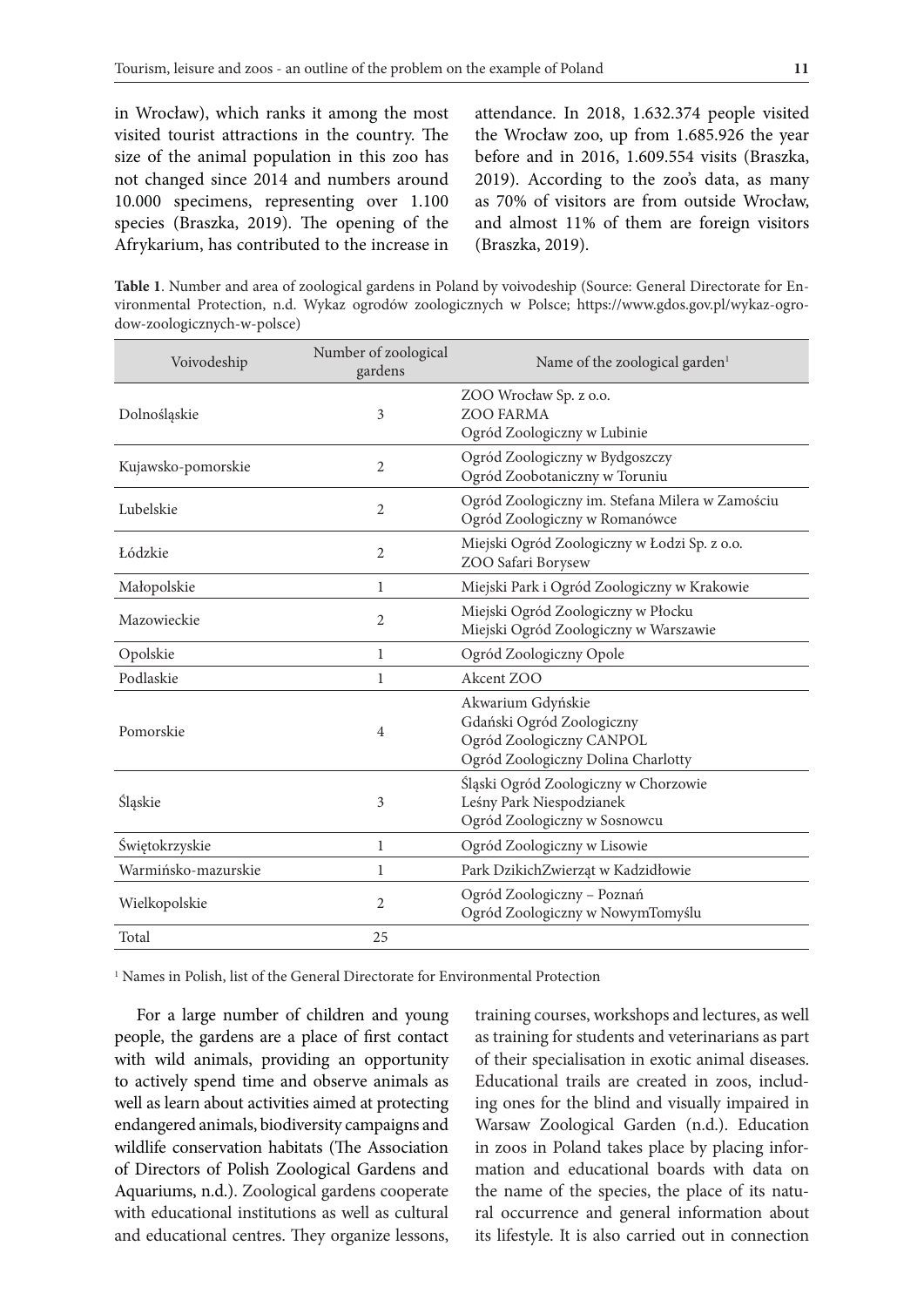with the organisation of school classes aimed at conveying knowledge on the role of zoos in saving endangered animal species, as well as raising awareness of the threats to and biodiversity of fauna. The zoos' participation in scientific research consists mainly in collaboration with other entities, including universities, and is

#### **5.2. Tourists' opinions about zoos**

Due to their location, zoological gardens are often an attractive place for recreation, which is sometimes combined with education. For the youngest, they can be a place of their first contact with exotic animals. On the basis of pursued, among other things, through the provision of materials for research, organisation of internships, placements, lectures and seminars for students. To offer comparison with Poland's most visited zoo, attendance at the Gdansk Zoo in 2018 was 471.298 visitors and 369.814 visitors in 2020 (Zoo w liczbach, n.d.).

statements published by visitors to zoological gardens in Poland on the Tripadvisor portal, a table has been prepared presenting the number of opinions and the level of ratings of these places (Table 2).

**Table 2**. Zoos in Poland as rated by Tripadvisor users (Source: opinions from: Tripadvisor, n.d. Zoos in Poland; https://www.tripadvisor.com/Attractions-g274723-Activities-c61-t134-Poland.html )

| Zoological garden <sup>1</sup>                  | Average<br>rating | Number<br>of reviews | Excellent      | Very<br>good   | Average        | Poor             | Terrible         |
|-------------------------------------------------|-------------------|----------------------|----------------|----------------|----------------|------------------|------------------|
| Wroclaw Zoo & Afrykarium                        | 4.5               | 2949                 | 1985           | 699            | 167            | 44               | 54               |
| Zoo Łaczna                                      | 3.0               | 17                   | 5              | $\overline{2}$ | 5              | $\overline{2}$   | 3                |
| Zoo Lubin - Nature Education<br>Centre in Lubin | 4.5               | 33                   | 26             | 5              | 1              | 1                | $\mathbf{0}$     |
| Zoological Garden in Bydgoszcz                  | 4.0               | 18                   | 11             | $\overline{4}$ | 1              | $\mathbf{0}$     | $\overline{2}$   |
| Zoo & Botanical Garden Torun                    | 4.5               | 70                   | 32             | 31             | 5              | $\overline{2}$   | $\boldsymbol{0}$ |
| Zoo Zamość                                      | 4.5               | 109                  | 67             | 34             | 5              | $\mathbf{1}$     | $\overline{2}$   |
| Zoo Wojciechow                                  | 4.5               | 5                    | 5              | $\mathbf{1}$   | $\mathbf{1}$   | $\boldsymbol{0}$ | $\theta$         |
| Lodz Zoo                                        | 3.5               | 149                  | 28             | 43             | 51             | 17               | 10               |
| Zoo Safarii                                     | 4.0               | 116                  | 47             | 46             | 22             | $\overline{0}$   | 1                |
| Ogród zoologiczny w Krakowie                    | 4.0               | 530                  | 249            | 180            | 61             | 20               | 20               |
| Zoo Plock                                       | 4.5               | 144                  | 80             | 52             | 10             | 1                | 1                |
| Miejski Ogrod Zoologiczny<br>w Warszawie        | 4.0               | 818                  | 337            | 299            | 125            | 32               | 25               |
| Zoo Opole                                       | 4.5               | 367                  | 272            | 79             | 14             | $\mathbf{1}$     | $\mathbf{1}$     |
| Akcent Zoo                                      | 4.5               | 89                   | 47             | 36             | 5              | $\mathbf{1}$     | $\theta$         |
| Akwarium Gdyńskie MIR                           | 3.5               | 773                  | 222            | 239            | 208            | 68               | 36               |
| Oliwa Zoo                                       | 4.0               | 798                  | 420            | 233            | 90             | 28               | 27               |
| Canpol Zoo                                      | 4.5               | 2                    | $\mathbf{1}$   | 1              | $\Omega$       | $\overline{0}$   | $\mathbf{0}$     |
| Zoo Charlotta                                   | 4.0               | 49                   | 14             | 18             | 11             | 4                | $\overline{2}$   |
| Silesian Zoological Garden                      | 4.0               | 128                  | 42             | 43             | 32             | 6                | 5                |
| Lesny Park Niespodzianek                        | 4.0               | 482                  | 256            | 133            | 60             | 23               | 10               |
| Egzotarium                                      | 4.5               | 7                    | $\overline{4}$ | $\mathfrak{2}$ | 1              | $\boldsymbol{0}$ | $\theta$         |
| ZOO Leśne Zacisze                               | No data           | No data              | No data        | No data        | No data        | No data          | No data          |
| Park Dzikich Zwierząt Kadzidłowo                | 3.5               | 243                  | 91             | 64             | 41             | 23               | 24               |
| Stare Zoo Poznan                                | 4.0               | 328                  | 152            | 90             | 65             | 16               | 5                |
| Poznan Nowe Zoo                                 | 4.0               | 153                  | 76             | 42             | 14             | 9                | 12               |
| Zoo NowyTomyśl                                  | 5.0               | 1                    | $\mathbf{0}$   | $\overline{0}$ | $\overline{0}$ | $\overline{0}$   | $\mathbf{0}$     |

<sup>1</sup> Spelling of names conforms to that presented on Tripadvisor.com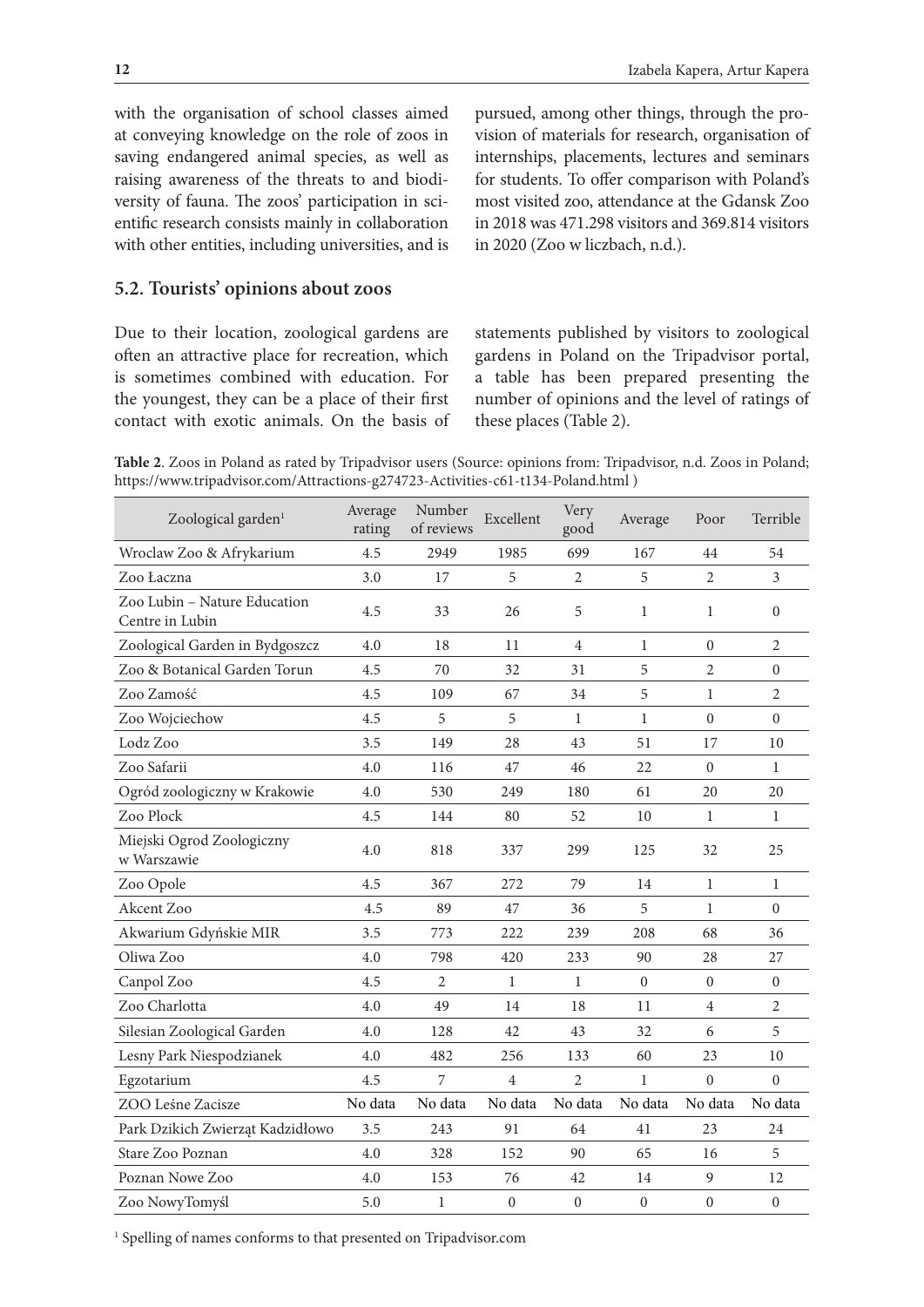The biggest number of reviews was published for Wroclaw Zoo (Wroclaw Zoo and Afrykarium), making it the most popular facility of this type among visitors. Next are the zoos in Warsaw and Gdansk. Gdynia Aquarium was also found to be very popular, followed by the zoo in Krakow. Withmore than 8000 respondents, majority rated the visited facilities positively, and the number of "poor" and "terrible" ratings was relatively low. Of all the responses classified as "poor" and "terrible", a negligible number of people commented on animal welfare issues. Most of those who spoke negatively pointed to expenses/pricing and organizational issues. Comments from zoo visitors rarely touch upon conservation, educational, and research goals. To offer comparison, the ratings provided by Google Maps and their numbers are compiled in the table 3.

**Table 3**. Zoos in Poland according to the rating on Google Maps as of 11.12.2021 (Source: opinions from: https:// www.google.com/maps)

| Zoological garden <sup>1</sup>                      | Average rating | Number of reviews |  |
|-----------------------------------------------------|----------------|-------------------|--|
| ZOO Wrocław sp.z o.o.                               | 4.7            | 80600             |  |
| Afrykarium                                          | 4.8            | 41628             |  |
| Zoo Łączna (Świat Lemurów)                          | 4.4            | 2300              |  |
| Zoo Lubin - Centrum Edukacji Przyrodniczej          | 4.8            | 6364              |  |
| Ogród Zoologiczny w Bydgoszczy                      | 4.4            | 1990              |  |
| Ogród Zoobotaniczny w Toruniu                       | 4.6            | 4672              |  |
| Ogród Zoologiczny im. Stefana Milera                | 4.6            | 8202              |  |
| Zoo Wojciechów                                      | 4.6            | 1298              |  |
| ZOO w Łodzi                                         | 4.0            | 7550              |  |
| ZOO Safari Borysew                                  | 4.5            | 11038             |  |
| Ogród Zoologiczny w Krakowie                        | 4.6            | 17927             |  |
| Miejski Ogród Zoologiczny w Płocku                  | 4.6            | 6793              |  |
| Miejski Ogród Zoologiczny w Warszawie               | 4.5            | 36071             |  |
| Zoo Opole                                           | 4.7            | 12428             |  |
| Akcent ZOO                                          | 4.6            | 3258              |  |
| Akwarium Gdyńskie MIR                               | 4.1            | 25113             |  |
| Gdański Ogród Zoologiczny                           | 4.6            | 27091             |  |
| ZOO Canpol                                          | 4.6            | 4812              |  |
| Zoo Charlotta                                       | 4.0            | 2060              |  |
| Śląski Ogród Zoologiczny                            | 4.5            | 23024             |  |
| Leśny Park Niespodzianek                            | 4.5            | 9711              |  |
| Ogród Botaniczno-Zoologiczny Egzotarium - Sosnowiec | 4.4            | 1502              |  |
| ZOO Leśne Zacisze                                   | 4.6            | 1894              |  |
| Park Dzikich Zwierząt w Kadzidłowie                 | 4.5            | 5134              |  |
| Stare Zoo                                           | 4.4            | 8642              |  |
| Nowe Zoo - Ogród Zoologiczny w Poznaniu             | 4.4            | 17211             |  |
| ZOO Nowy Tomyśl                                     | 4.4            | 1237              |  |

<sup>1</sup> Names spelled according to Google Maps

The presented comparison shows that, once again, the zoo in Wrocław enjoys the most popularity as it received the most opinions. The average score of zoo visitors in Poland is between 4.8 for Lubin Zoo – Nature Education Centre, Afrykarium (Wroclaw) and 4.0 for Charlotta Zoo and Lodz Zoo.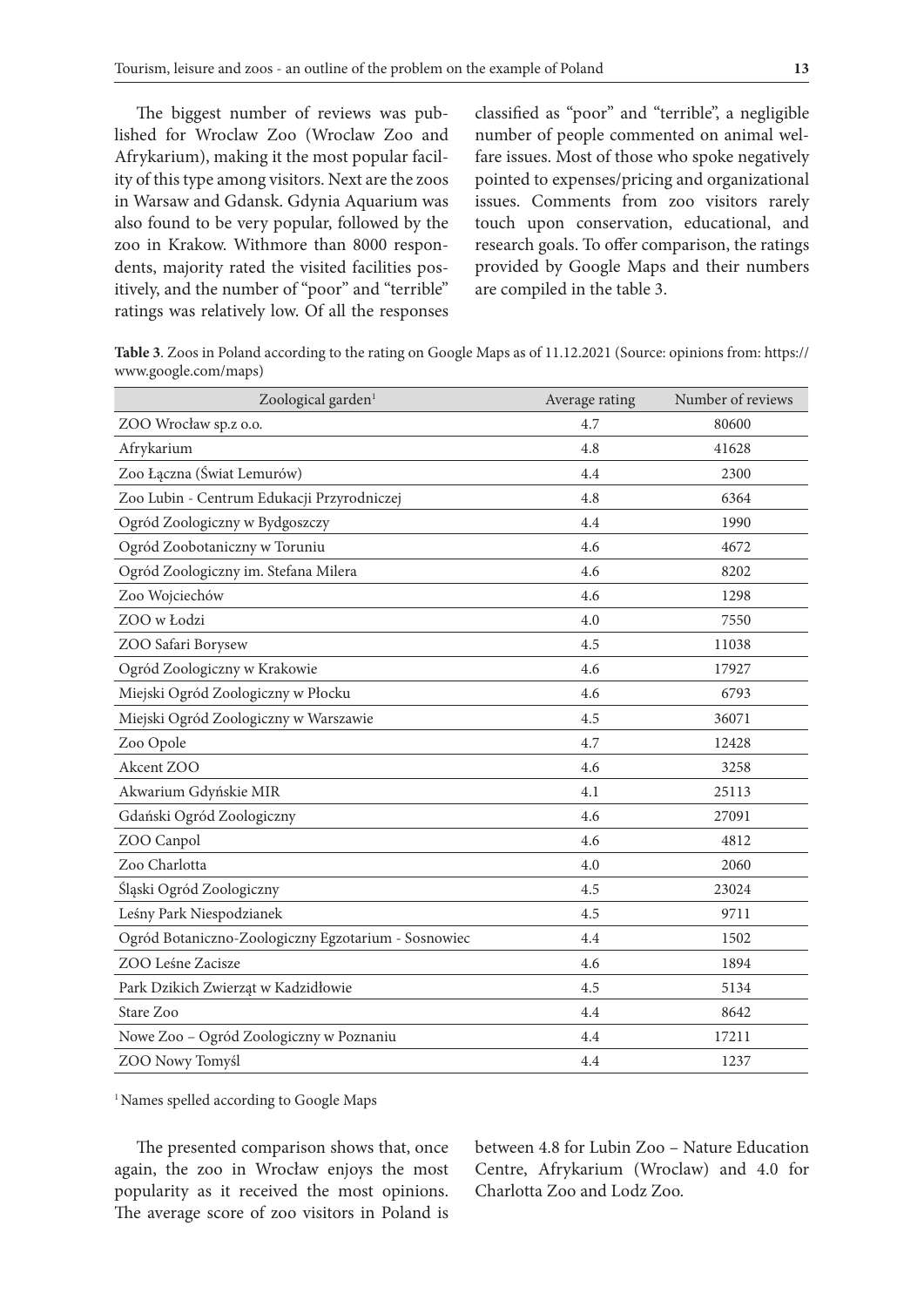## **6. Controversy over the role of zoos in relation to tourism – discussion**

Zoos are probably the most widespread and accessible form of nature tourism in the world, offered in all cultures and at all socio-economic levels (Tribe, 2004). They are also very popular in Poland, and visitors to these places willingly share their opinions and experiences on the Internet.Visitors to Polish zoos generally rate these places well. Most of those who spoke negatively pointed to expenses/prices and organisational issues. The percentage of visitors who would refer to animal welfare in their opinions is negligible. Zoo animal welfare is still a contentious issue, and the role of zoos in conservation is not yet fully understood and acknowledged (Tribe, 2004). Results presented in *Checking out of cruelcty* indicate that most travellers do not recognise or respond to signs of negative impacts on wildlife welfare at tourist attractions (World Animal Protection, n.d.). It is also significant that visitors to Polish zoos rarely refer to educational aspects in their opinions.

The places in question are also less often seen as conservation centres, although they are promoted as such (Ajayi and Tichaawa, 2020). This poses a challenge for zoos to raise conservation awareness and education among visitors (Hermann and du Plessis, 2014). This is confirmed by research conducted in other countries. The five highest rated reasons for visiting zoos are, respectively from highest to lowest: to strengthen relationships with friends/family; to experience something unique; to spend time with family/friends; to see exotic animal species; and to learn about endangered animals (Mkhize, 2020). Research by Frost (2011) also confirms thatpeople value recreation more than conservation activities in zoos. Similar conclusions have been reached byRyan and Saward (2010), who point out that zoos are primarily places for relaxation and family outings. It is hard to deny that for many people zoos are simply an attraction, like an aquapark or a cinema. And there is something ethically questionable in this very objectifying view. As Carr and Cohen (2011) write, "Although the public may seem more enlightened today when it comes to animal rights, what most people play with and how they perceive animals may not have changed that much in reality". One might get the impression that the visitor, having bought the ticket, expects the animals to play the roles which they are stereotypically associated with (Jedzok, 2019). Carr and Cohen (2011), point out that zoos present a conservation message to the public that lacks depth, and that the images presented on the websites of zoos have a strong emphasis on entertainment.

One study conducted in the UK questioned the education strategy and foundthat more than 80% of visitors did not read information pastthe name of ananimal (Wearning and Jobberns, 2011). Modern technologies, such as the development of film, television and the internet, have increased public awareness of global phenomena and the consequences of human impact on the environment. This has led to a growing determination among the public to take measures before it is too lateraised questions about the need and right to cage creatures that belong in the wild (Mearns and Liebenberg, 2018; Lever, 2007). Pressure on zoos is exerted by thepublic opinion on the one hand (to which the zoo institution has repeatedly had to adapt), and by animal rights groups on the other (Jedzok, 2019). This situation is also evident in Poland, where zoos are becoming more modern and more conservation-oriented, albeitthere are also some instances where animals live in less suitable conditions. An opportunity and a challenge for zoos today is to transition from traditional, static animal exhibit collections to true conservation centres where their message is communicated more effectively through a combination of entertainment and education (Tribe, 2004).

## **7. Conclusions**

Zoological gardens in Poland are visited by a grand total of around 4 million people every year. Attendance in the largest of them reaches over 1.6 million visitors yearly (Wrocław Zoo), which places them among the most visited tourist attractions in the country. The analysis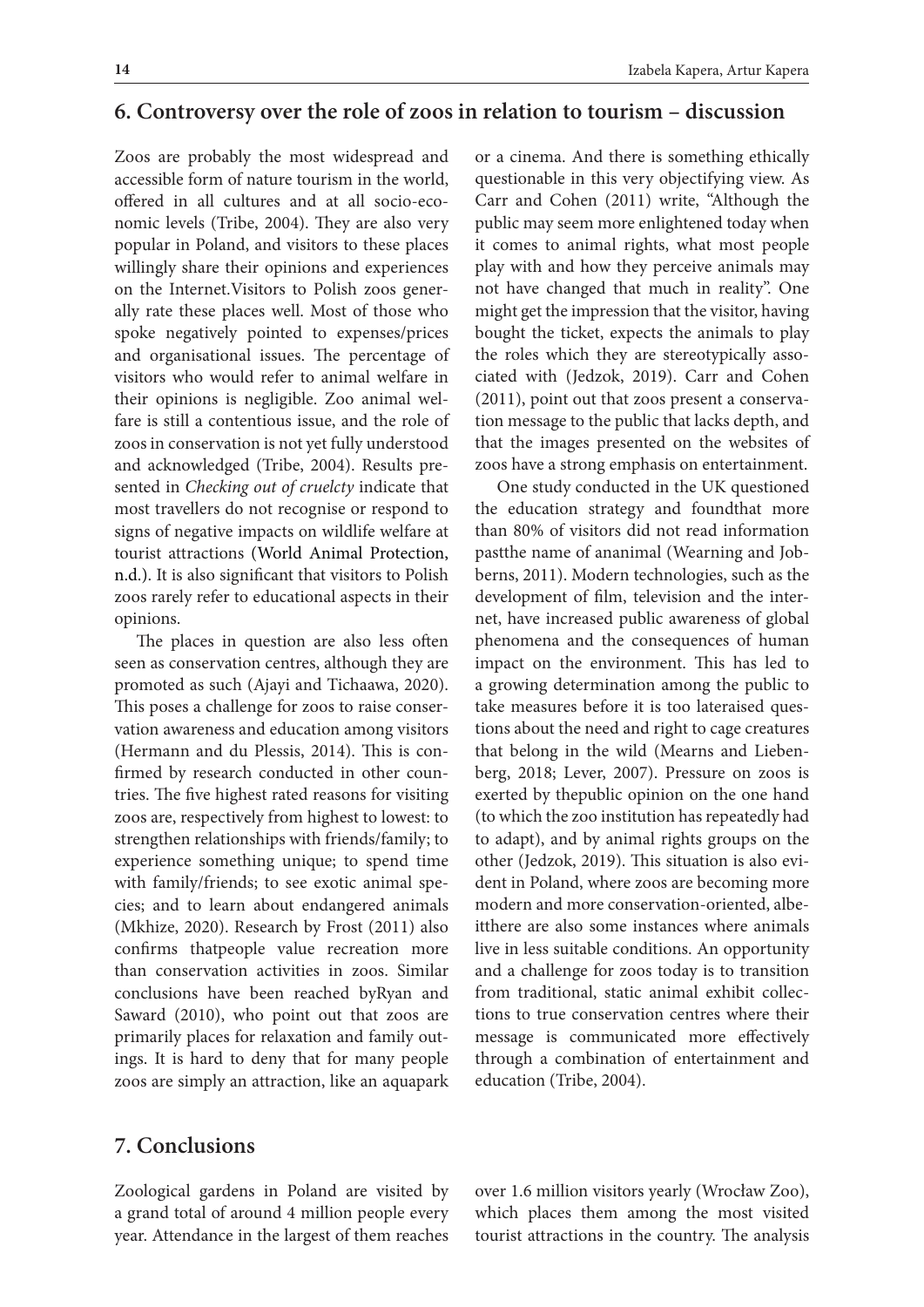shows that visitors are generally positive about these facilities. Less favourable opinions mostly concern organizational issues or ticket prices. In their evaluations, respondents relatively rarely pay attention to animal welfare and only occasionally evoke issues related to the realization of the educational role of zoos. However, the establishments in question certainly strive to be recognised for such endeavours. Analyses indicate a necessity to intensify efforts towards better education of tourists. At the same time, it is tourism that can help generate funds to support the role of zoos in conservation, education and research. Thus, if zoos in Poland

continue toexist – and nothing suggest they will cease operating – the emphasis in these facilities should be placed on developing methods to provide visitors with opportunities to learn while having fun, and consequently move towards balancing the educational and entertainment functions of zoos.

The conducted analyses indicate a need for more research on this issue, not only to identify and address the core expectations of tourists, but also to determine how zoos can better combine their role in conservation with their recreational offer.

## **References**

- Ajayi O.O., Tichaawa T.M., 2020. Vistors characteristics and destination image: thecase of Nigerian zoos. Geo Journal of Tourism and Geosites 32(4), 1410–1417.
- Ballantyne R., Packer J., Hughes K., Dlerking L., 2007.Conservation learning in wildlife tourism settings: lessons from research in zoos and aquariums. Environmental Education Research13(3), 367–383.
- Braszka M., 2019. Zoo Wrocław w czołówce największych atrakcji turystycznych w Polsce! Kocham Wrocław. Odkryj Wrocław na nowo; https://kochamwroclaw.pl/zoo-wroclawczolowcenajwiekszych-atrakcji-turystycznych-polsce/ (Date of access: 4.08.2021).
- Carr N., Cohen, S., 2011. The public face of zoos: Images of entertainment, education, and conservation. Anthrozoos 24(2), 175–189.
- Catibog-Sinha C., 2011. Zoo tourism and the conservation of threatened species. [In:] Frost W. (Ed.), Zoos and Tourism: Conservation, Education, Entertainment? Chanel View Publications, 13–32.
- Frost W., 2011. Rethinking Zoos and Tourism. [In:] Frost W. (Ed.), Zoos and Tourism: Conservation, Education, Entertainment? Chanel View Publications, 133–142.
- Habel A., Mroczkowski S., 2015. The objectives and tasks of zoos. Journal of Education, Health and Sport 5(8), 521–528.
- Hermann U., du Plessis L., 2014. Travel motives of visitors to the National Zoological Gardens of South Africa. African Journal for Physical, Health Education, Recreation and Dance 203, 1162–1172.
- Jedzok D., 2019. Vanishing bars on the threshold of the third century of zoological gardens. Zoophilologica. Polish Journal of Animal Studies 5, 83–95.
- Lever C., 2007. The Zoo Dilemma. Journal of Natural History 24(4), 795–799.
- Mason P., 2000. Zoo Tourism: The Need for More Research. Journal of Sustainable Tourism 8(4), 333–339.
- Mearns K.F., Liebenberg J., 2018. An Evaluation of Visitor Facilities and the Visitor Perceptions of the National Zoological Gardens in South Africa. Athens Journal of Tourism 5(3), 163–180.
- Minkwitz A., 2018. Tripadvisor as a source of data in the planning process of tourism development on a local scale. Tourism 28(2), 49–55.
- Mkhize B.N., 2020. Who visits a nature based urban attraction and why? An exploratory study of the motivations to visit the Pretoria Zoo in South Africa*.* African Journal of Hospitality, Tourism and Leisure 9(2), 1-14.
- Ryan Ch., Saward J., 2010. The Zoo as Ecotourism Attraction Visitor Reactions,Perceptions and Management Implications: The Case of Hamilton Zoo, New Zealand. Journal of Sustainable Tourism 12(3), 245–266.
- Shani A., Pizam A., 2011. A typology of animal displays in captive settings. [In:] Frost W. (Ed.), Zoos and Tourism: Conservation, Education, Entertainment? Channel View Publications Ltd, Bristol/Blue Ridge Summit, 33–46.
- Symonides E., 2014. Ochrona przyrody. Wydawnictwo Uniwersytetu Warszawskiego, Warszawa [In Polish].

The Act of 16 April 2004 on the Nature Conservation, 2004. Dz. U. z 2020 r. poz. 55, 471, 1378.